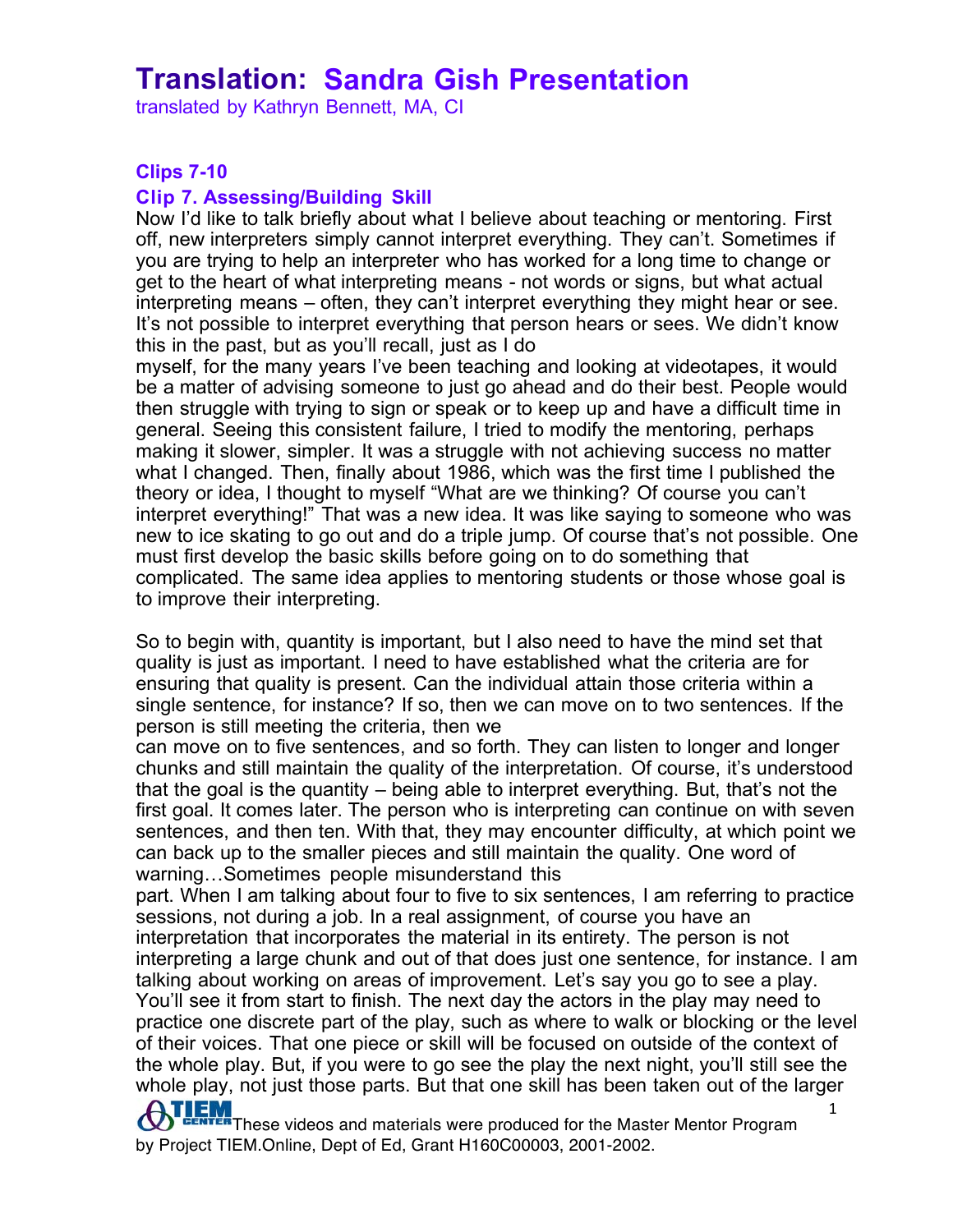translated by Kathryn Bennett, MA, CI

context of the play to be focused on and practiced before once again being applied in a new way. I don't want people to think its alright to have just pieces of an interpretation done during a real assignment. That's not what I am saying.

Another belief that I have is that we often don't give people how to analyze themselves, or what they hear and see, what they are thinking about, and what they produce. We need to give people some way or some strategy to analyze themselves. The mentee may need some strategies to analyze how they listen, think or visualize something, as well as what they produce in an interpretation. This may also be true for reception and making the transition of going from one channel to another and analyzing that whole process.

Another issue relates to control. You know quite well that this can be a dangerous word for interpreters, because there is so much complexity in the process that is going on. By the word "control," I don't mean controlling deaf people or controlling the interaction the people are having. It doesn't mean controlling what people are doing. By "control," I mean having a handle on their mind, their thoughts, the processes and thinking that are going in their head, and then the output in terms of an interpretation that goes along with that. You know, people can't just sign on and on or talk on and on without any control and knowing what I've signed or said. If I can't remember what I've signed and am just putting something out, then it's impossible to analyze that. So, I have to back up and control my thinking and that's really what I'm referring to when I say "control."

The last idea is that people need to have success. I know I've already said that recently, but I want to emphasize it because you must figure out some strategy or method that will help them achieve success. It's not going to happen all the time, for every mentee or colleague. You know that's not realistic. But, it's important to adhere to the philosophy that initial success leads to continued success. It's also important to remember that they need to learn the control and how to analyze on their own and to determine how to practice and improve on their own.

2 So, now you know my philosophy and what I believe. I want to focus next on talking about my approach and my strategy. That's what I hope to share with you today. In mentoring, we often may stop and consider what we are doing in that position and what the goal is in being a mentor to someone. I am going to suggest some ideas and answer to these questions. We've already said that we want to mentee to analyze things for themselves and to learn about themselves. That's an important question to ask them – "What did you learn about your interpreting?" You can also inquire about what they learned about their process and their product. This involves asking them what they want to do and how they can practice in order to make those gains and improvements. You can ask them what you can do to provide the support they need. Some ideas include practicing at home or with videotapes; going to an event; contacting a colleague and initiating their involvement to come and work with the mentee; helping the mentee to network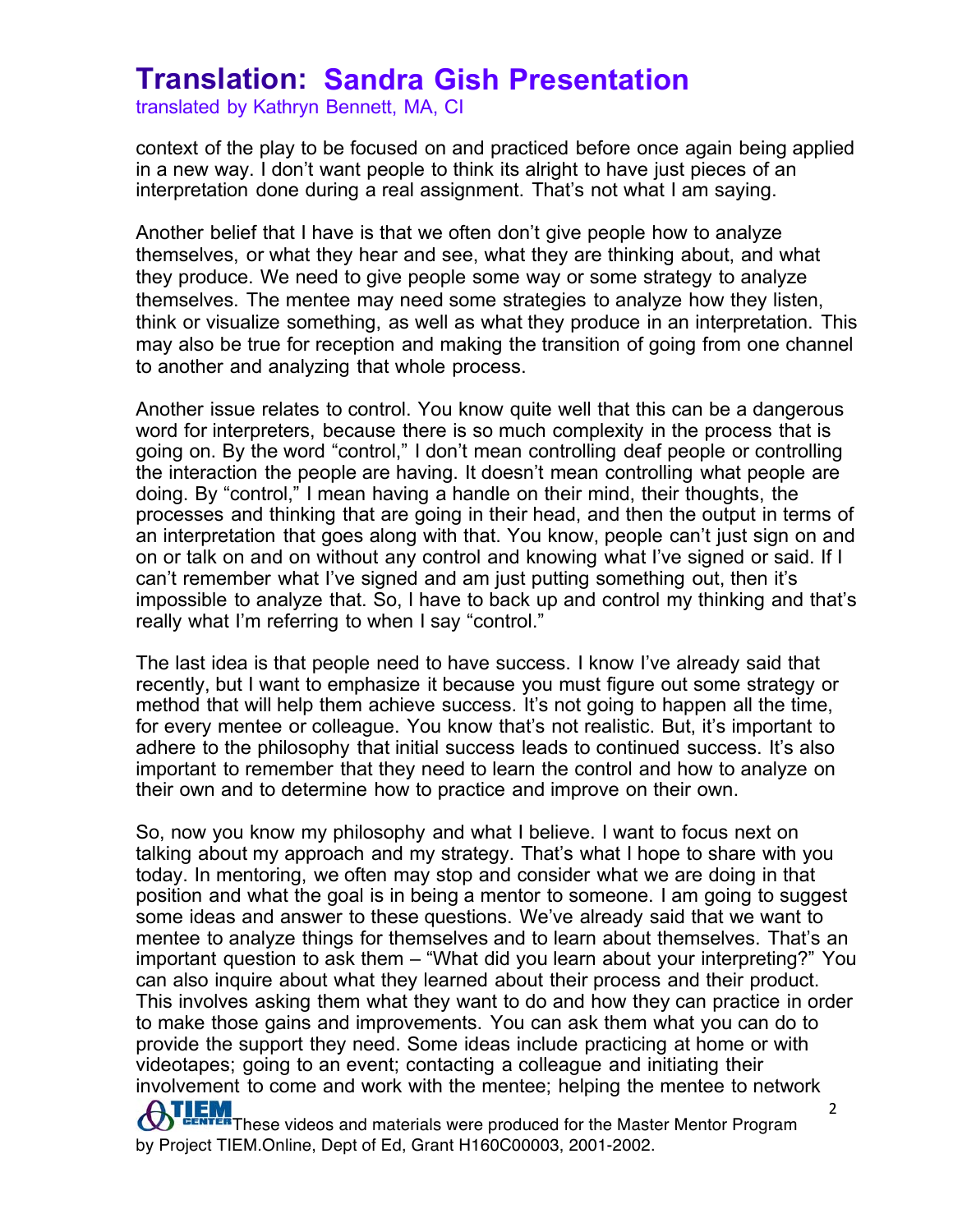translated by Kathryn Bennett, MA, CI

and develop professional relationships; practicing in the car while driving and listening to the radio for those who are hearing; practicing off the captioning on the TV. Essentially, exploring all the possibilities for practice using the resources and tools around me. It involves asking the mentee how we can support them and coming up with ideas to make that happen.

Along those same lines, when the person goes out and practices on their won, we can analyze the practice material, too. How did it feel? Did it help? Or did it make things worse? Now, let's go back and see what else we can do in practicing it. Sometimes the mentee will go off and practice and come back and reveal that in the process of doing so they discovered the problem was in fact something completely different! Now, it back to square one and starting over with something else. That in and of itself is a really neat learning process. It's cyclical in that way. Sometimes the practice leads us to learning what the problem is, which in turn leads us to brainstorming and developing strategies for additional practice. And then back again. That's part of helping that independence and growth in the mentee.

Now I want to bring up something a little bit off the point, or actually to back up. You as a mentor must know several things about interpreting itself. When you are mentoring, there may come a time where you have to ask yourself whether you really know something about a particular point. You have to ask yourself if you really have that information yourself in order to be able to guide the mentee. I have an assumption that you will continue your studies by learning about current interpreting theories, reading books and articles, viewing videotapes and attending presentations and workshops. I am assuming that you already know, for instance, the Colonomous model, the Cokely Model, Taylor, [11:32 ??????????] There's also a book, and the author's name is very long, Seleskovitch. Also, Gish and [11:50 ???????]. All of those I'm presuming you are aware of. I don't want to offend anyone I may have forgotten. It involves reading and each of us knowing that we are up to date with our knowledge. If we are not, it requires knowing where to find it and which resources are available in order to find that particular piece of information.

By the way, my theory and my approach in no way conflict with other theories and theories or what has been written about interpreting up to this point. First of all, I'm always playing around with how to draw different models and flowcharts, or how to make visual diagrams of the theory. At first I had it set up sort of like a triangle that was more "top-down." So a sentence was at the top and then there was a funnel or triangle that came down to the actual objective at the bottom. The source language, the sentence that the speaker either

signed or voiced was at the top, and then it was broken down or analyzed so that there was an end point, which was the goal. What we produced then stemmed from this goal positioned in the middle and widened out to another triangle. The goal or objective was what was in the back of our minds guiding what we then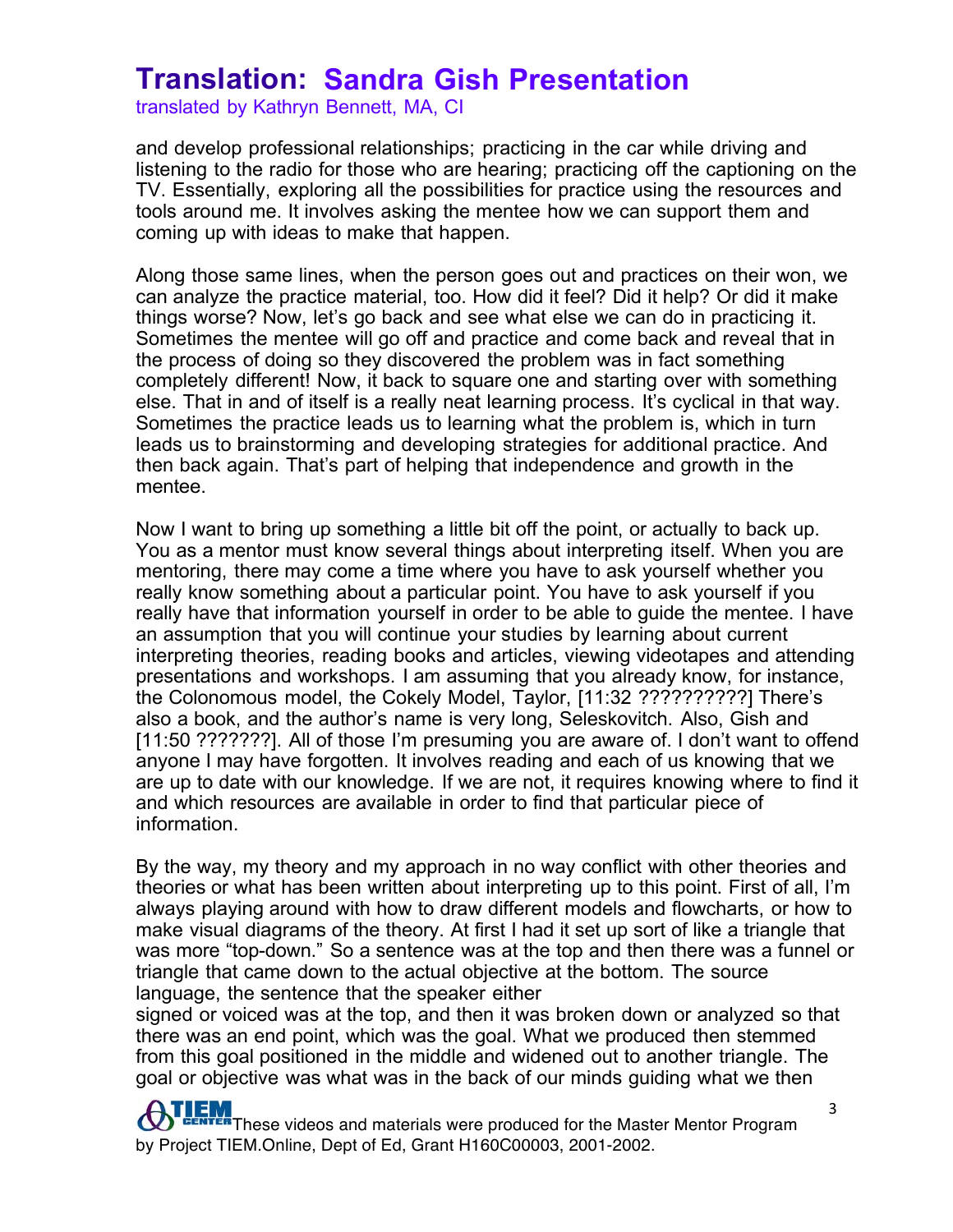translated by Kathryn Bennett, MA, CI

produced. If you superimpose that diagram onto Betty Colonomous' model, it's a perfect fit. Really. I mean the two of them just mesh together quite naturally with her concepts and my concepts. Betty wrote about the depth of processing, such as lexical, phrasal, sentential, and then textual. In effect, they are really the same ideas, just as with other models like Dennis'. When you take all of them together as a whole, the result is that you have more information about how interpreting works.

I want to go back as something has come to mind. The model needs to be clearly explained to students. We don't only interpret the objective. Of course, we interpret everything. But, we still must know that objective and keep that in our minds. We can ask ourselves if we are still on that objective or if we've moved on to another one. How do I produce that objective in a second language? How do I change my body to describe what I'm signing? I can ask myself those questions and know that the objective is complete and continue interpreting in a different way. Perhaps the speaker has gone back to a previous point, then I can do so because I have the whole list of objectives that have been covered in my head. So, I just wanted to make sure that was clear.

#### **Clip 8. Gish Approach**

Now, I'd like to move on and talk about some other parts of my presentation. I want to start talking about the Gish Approach to information processing. And I have to laugh a little bit because I'm not crazy about calling it the "Gish Approach." Back in 1986, when I first published the approach, I called it Goal-to-Detail and Detail-to-Goal Approach to Information Processing. Somehow, though, people thought that was too long of a title. And people would refer to it as, "oh you know that Gish stuff." People pestered me to change it and I was resistant to the idea. So, finally one person just went ahead and put it down on paper as the Gish Approach. So, there you have it. I guess it feels to people as if it is easier to remember and talk about with that name.

I do want to let you know that the approach really does seem to work. Now, it's been fifteen or sixteen years and people are still using it and expressing interest in it. It doesn't mean you have to believe and follow it to the letter. Use some; combine it with other approaches and strategies. If it doesn't work for you, then toss it out. It works for some people and other people are not as comfortable with it. So, just toss it out if that's the case. Later, if some new idea comes along that you find works better, then great. I don't mean to imply that by teaching my way now, that everything that's been done in the past is wrong. That's not the case either. This is just one part of the whole world of interpreting process. The Gish approach seems to be successful now and fit into the bigger picture. It seems natural to ask why the approach continues to be used. One thing is that it lets people work at their level. People can work and analyze at one level with where they are presently, and feel successful in that they are controlling their processing, and still continue to use it as they advance to increasingly higher levels. Just to let you know, this approach strongly emphasizes content and prediction. Some people talk about prediction or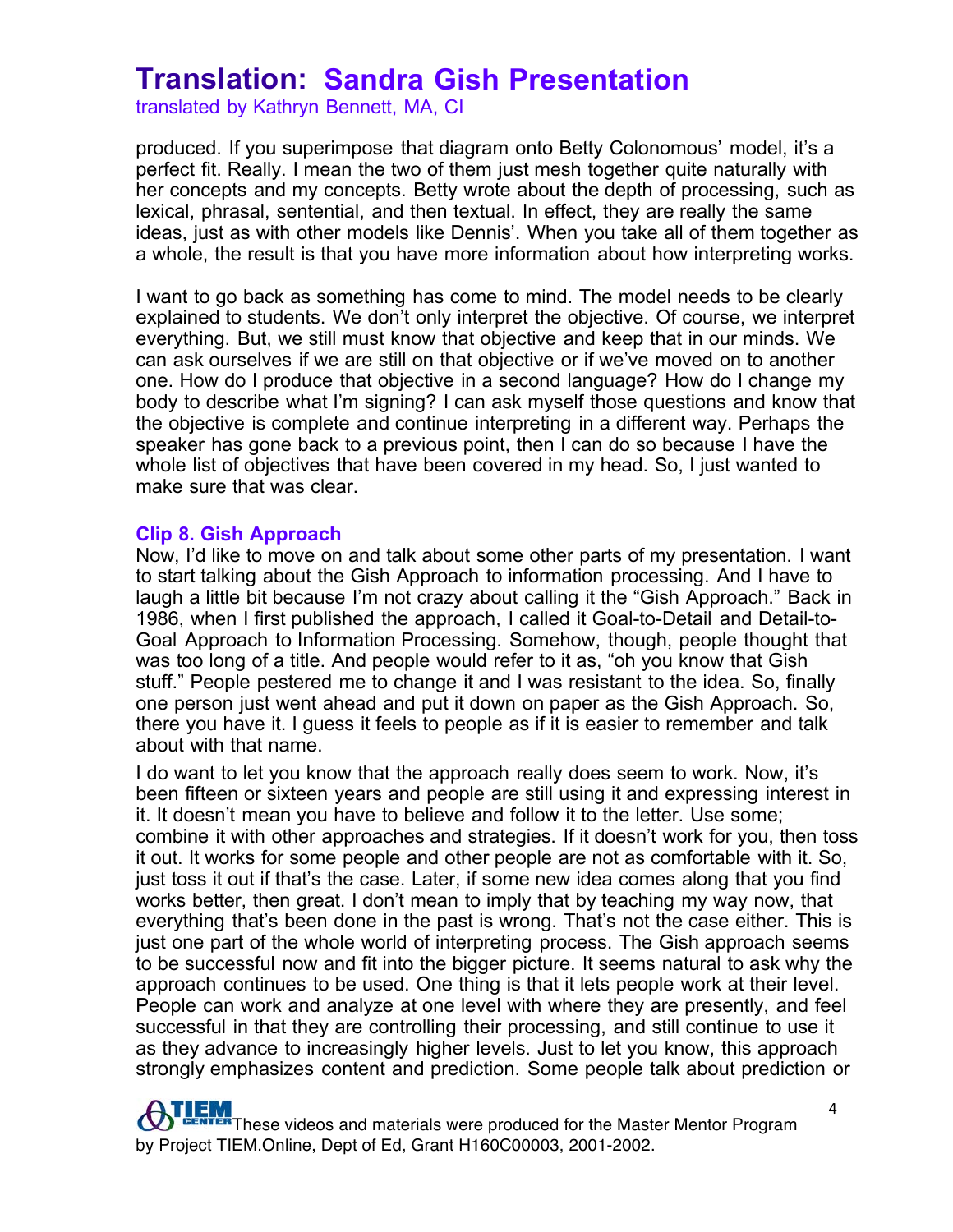translated by Kathryn Bennett, MA, CI

anticipation and use other words for it as well. This is fine, but I happen to use the word prediction. The approach focuses first on meaning. It doesn't involve affect, style or changes in register. Other people have done studies on that. It's interesting though to learn first if people understand the meaning and then those other aspects can be incorporated and added to the analysis. But, the foundation is meaning. Another benefit that it seems this model has helped people develop is its use in consecutive interpreting, and that seems to help guide them into simultaneous interpreting. That seems to be more natural and I like that as well.

Your paper shows the Gish approach to information processing in a flowchart. I want give some basic explanations about what is on that paper. I learned something many years ago. Often people are interpreting, but it seems like they are on automatic pilot. They are just seeing or hearing something and then putting that out in another language without actually thinking about or understanding what they are doing. For example, I recall one time where an interpreter that I was mentoring was doing sign to voice interpreting with the goal of working on their voicing skills. The deaf speaker was explaining about looking for a job for a long time and that they finally found the right job for them. The speaker talked about looking in newspapers and finding ads and where they needed to go and so forth. He said, "So I got up, got dressed in my suit and tie, and went downtown and found the building. I went in and saw a desk where a woman was sitting. The placard on the desk said 'Receptionist.'" The interpreter was so funny. She said, "So I looked around and saw the desk with the woman sitting behind it. There was a sign on the desk and the sign said I missed the fingerspelling." I interrupted and reminded the mentee of all the experiences and background they could bring to this. All the times you've gone into places like this and seen similar signs. What does the sign generally say? The mentee was pretty puzzled, but just encouraged them to guess what it could possibly be. I asked them if they thought the sign said "Spaghetti Special Today." And of course, they said no! Then they were able to formulate that it could have said Information, No Smoking or Receptionist. Then I suggested that we go back and look at the videotape again. That time, she was able to catch the fingerspelling and that the sign said "Receptionist." That's it! That's the meaning. It can be predicted. Parts of the fingerspelling can be caught and then context can be used to fill in the rest and get the whole meaning. I tried to experiment and investigate these things and use them to develop a new approach.

What I found when I was reading other books or from other fields, like acting, writing, or poetry, was that people always have the idea first. They have an idea and their point about something, and then they figure out how to express it, whether that is through writing, lecturing, dancing, what have you. TV is the same way, you know. Let's say there is a writer for a regular TV series. The writers get together and brainstorm the next week's show by determining the goal for the show. From that idea, which comes first, they develop something.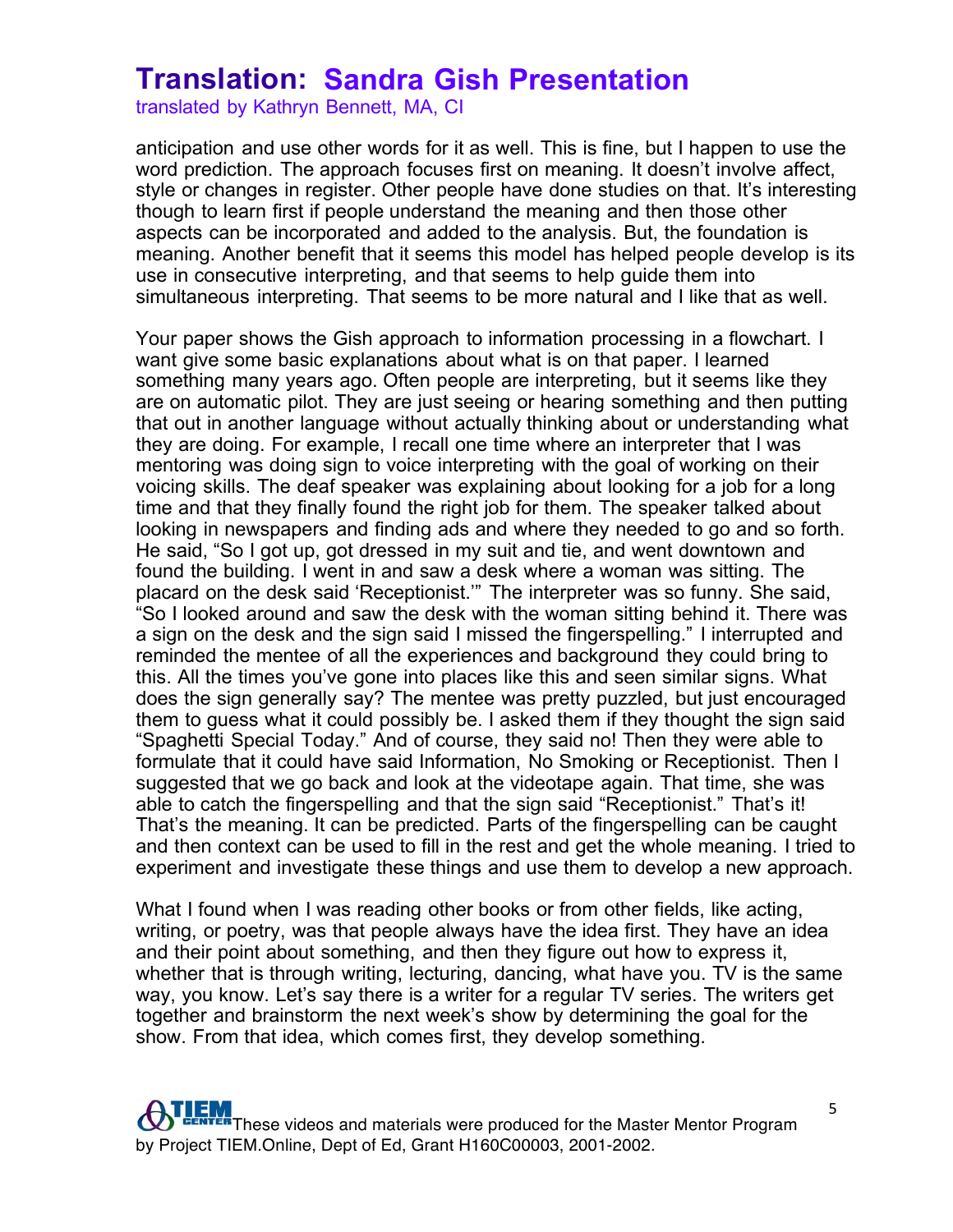translated by Kathryn Bennett, MA, CI

We can apply that same idea to interpreting. You'll see on your paper it is set up as "Goal" and below that is "Theme." For "goals" we are really using verbs. For instance, the goal may be to teach, inform, inspire, warn, punish, enjoy, entertain, flatter, convince, etc. That's' really important because it is the reason behind why the person is talking in the first place. Do they want to convince someone? Scold someone? What is their purpose behind the communication, in essence. When you are working with a mentee, they can analyze different messages and find the goal for each one. For this part of the mentorship, I use one of my favorite videotapes, called " A Christmas Memory." Before the mentee sees the videotape or does any kind of interpreting, it's important to start at the very beginning. So, I ask them to think of what they think the person's goal will be for talking about Christmas memories. Perhaps it is to reminisce. Maybe it is just to enjoy or to let someone know something. We want the mentee to come up with a lot of potential goals. It's very much like an essay test. Sometimes that's hard, because you have this whole sheet of paper and you feel a huge burden to have to fill up that empty space. Some people prefer a multiple choice on a test. That's what we want – to have people come up with a lot of possible goals. The brain actually likes that. Then, when we start to watch that person on the videotape, we have the multiple choices ready and we can select the one that fits. In that videotape, "A Christmas Memory," the woman's story and talking about Christmas is meant to create warm feelings and a sense of nostalgia.

Underneath the word goal, you'll see the word theme. That's really the most important point. It encompasses a lot of things all in one. For instance, if you go to see a movie and later meet someone who asks you what the movie is about or who is in it, you don't start with the first sentence in the movie and then provide all the dialogue thereafter. That's silly. What is natural in this instance is to say "It's about…." And sum it up. Another idea related to themes is that if a person doesn't understand the them about something, maybe they'll go buy a TV Guide. That's really it - that book is all about themes! Or a newspaper may have a short sentence about a movie. For Fatal Attraction, for instance, it will say "A woman becomes obsessed with a married man and almost destroy their family." That's the theme. That applies to mentoring because it helps the person to understand the meaning and to keep that in the back of their mind all the time.

You can use any videotape , really, but mine is "A Christmas Memory." I elicit from the student what could possibly come up. And they may say it could involve a tree. And that's good, but it's only one and we want many. So I inquire what else may come up and encourage them to come up with more. In the process, they respond that there may be presents opened, a lot of food and cooking, and a beautiful, elaborate table. And I dig further. They may say that there will be a lot of family and people who haven't seen each other in a long time, all commenting on the changes that have occurred during that time. With each one of these ideas, our mind is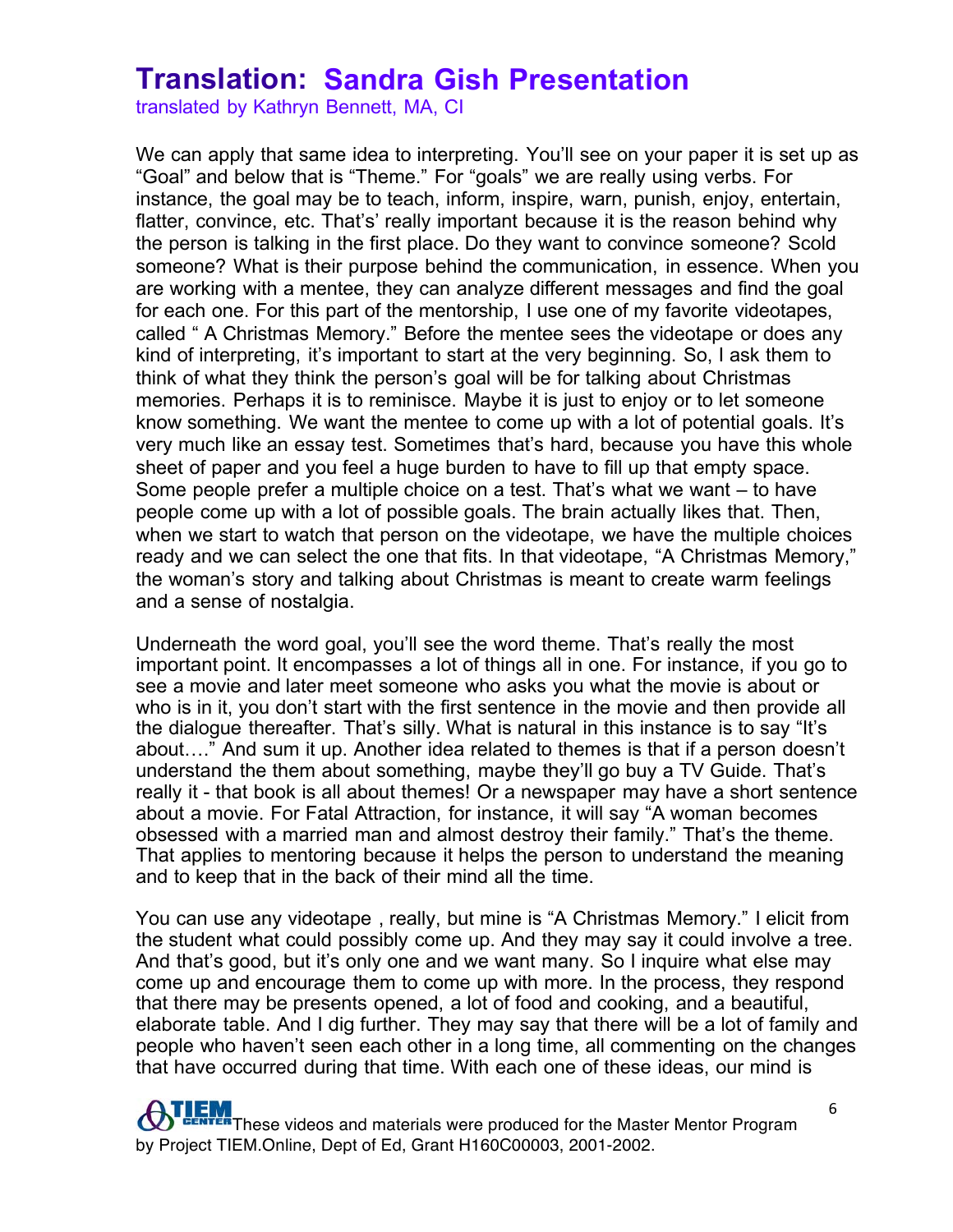translated by Kathryn Bennett, MA, CI

expanding wider and wider to all the possibilities. Then I ask them to add some negative things that may occur. The student may respond with the recollection of a having to drive in a ton of snow and not being able to get through, which meant sleeping in a hotel for days. Everyone else was in the same position, so it was crowded and there was not enough food. You can encourage and dig deeper for more and more ideas from the student. It's funny. When we are mentoring people, we have to remind them to add something related to Deaf culture. So, I'll prompt them to recall that the person signing the Christmas memory is Deaf and ask how that might impact what we will see. Perhaps the family is all hearing and the storyteller is the only Deaf person. Every year, then, it's the same thing of being the only Deaf person there and having limited, strained communication with their family members. Everyone else is jabbering about while they are eating around the table, leaving the Deaf person isolated and left to just eat the meal hastily. Then, I ask what a Christmas meal at a residential school might look like. And you get answers about a signing Santa, and so forth and so on. It's really just a matter of brainstorming and thinking of all the possibilities.

The mentee, or colleague, formulates all these ideas and from that I draw a picture. This really helps because we are going from words to a visual representation of the concept itself. I'll draw pictures, and you know, I do the best I can, stick figures and all. I know my students are going to laugh, but they learn the process. At that point, I'm satisfied with developing the understanding of what the goal is. We have in mind possible themes. I call that "getting your mind right." Your mindset is established and later the production of your interpretation can then come from that. That's practice for the mentee, but even later as one is interpreting we still need to be able to wrap our heads around it. The choices I make in terms of words or signs, my affect, and so forth will be greatly helped by having a handle on this. Even as I'm interpreting, while it's happening, part of my mind is still analyzing and thinking about what the point is in all of it. That's while I am in the middle of the job. This is an instance, though, where the mentee can take it out of the task of actually interpreting and practice it separately.

#### **Clip 9. Watching a Text**

Now, let's say we are ready to watch a videotape and analyze it. I want to help that mentee practice only the goal of determining the theme, whether it is with one videotape, many tapes, or maybe even out in the Deaf community. I just want them to identify what people are talking about – not even worrying about words or signs yet. Not being nosy, of course, or bothering people, but you know, just to determine what they are talking about. Or, at a church or a temple they can identify the goal and theme in those settings. The TV is a great resource to use for practice. They can use their family, too. When someone is chatting, you can be analyzing and processing in your mind what the goal is for an interaction. American people are very well known for being vague. Sometimes it can be hard to find out what exactly they are talking about and that is quite typical for hearing people.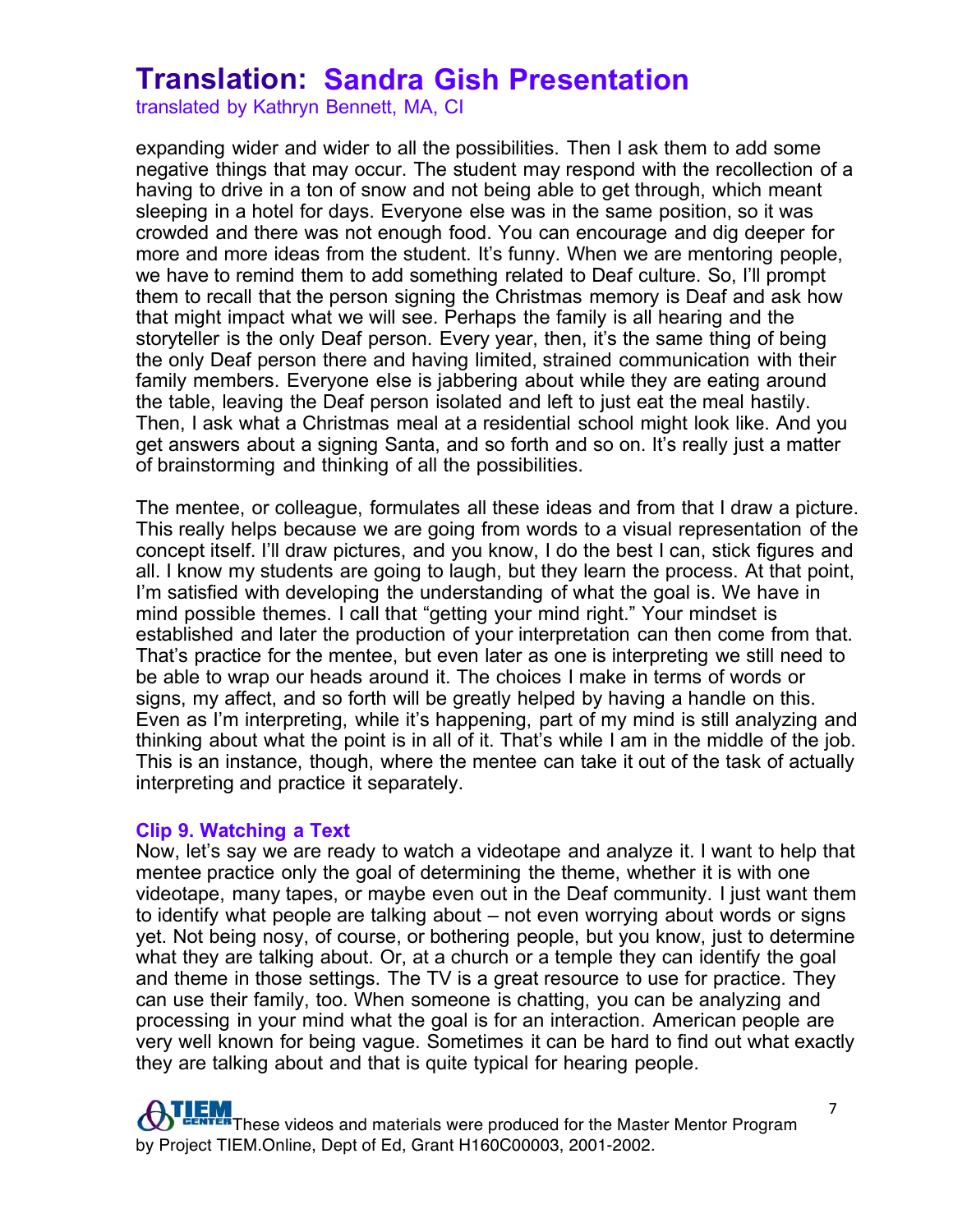translated by Kathryn Bennett, MA, CI

Anyway, let's say we are working with a videotape. I'd like to summarize the interaction that occurs with "A Christmas Memory." After putting the tape in, the screen shows a woman. Actually, I like to pause it right there. We can examine what she looks like, her age, her gender, skin type, clothing and so on. I don't mean to encourage negative stereotypes about people, of course. But, we can understand a lot about a person and get a lot of information just based on the physical things we see. For instance, if she were black, I would recognize that I don't know very much about African American culture. Or, if they were from Mexico, I can think about the things I've learned about that culture. In this videotape, the woman is about 35 years old, white, wears glasses and is dressed very conservatively. I like to study the image first and encourage the mentee to make predictions based on some of those things. In this case, we know that we are not going to be talking about a Hispanic Christmas. We know we are not going to see something about having been born in China and moved to the US, finding out what a huge thing Christmas is here in America. Instead, we know that it is a white woman in her mid thirties. The first thing she says on the tape is "Now it's Christmas time and that reminds me of what happened to my boy John when he was three." Then I pause it again. I don't ask for a description of the sentence or an interpretation of the sentence. I ask the mentee what information they gleaned from it that is helpful in predicting the theme. They may say that it is a story about a little boy growing up. The mentee may ask me if it is her son, or her brother, or another boy and I hold off on giving an answer. We haven't gotten to that yet and the fact that we know it is a boy is enough for now for what we've seen so far. That's my general principle – to work with what they saw or heard. I'm not going to be there when they are out in the real world interpreting. As interpreters, we must work with what we have.

Alright, so we know it is a small boy, a child and I'll ask them if they can predict the theme from that. Is there anything they want to add or delete from the list of themes they have generated? From that we can start to eliminate ideas, or add that it may be about Santa Claus, toys, or being out shopping or so forth. At that point, I start to play the tape again. The woman signs, "At that time, when he was three, my boy used an FM type hearing aid system with a harness and straps around his waist. He was very good about taking care of it. Each morning, he'd put it on and every night he was very conscientious about taking it off putting it away. He was very good about the routine." Then, I pause it again. At that point I'll ask if they have gotten any other information that is helpful. They'll reply that now we know it involves a hearing aid. When I ask them what the significance of that is, the mentee will respond that it means he is deaf. And again, I'll ask what changes they want to make to our predictions based on the new information. The mentee may respond with an idea that the boy will get new behind-the-ear hearing aids for Christmas to replace the FM type system. So, we'll go over what else we want to keep and make the new additions. I encourage them to think more about how the pieces of Christmas, a Deaf boy and hearing aids all fit together. As the mentee reviews the pieces they already know, some may come up with an idea about the

THEM These videos and materials were produced for the Master Mentor Program ₩ by Project TIEM.Online, Dept of Ed, Grant H160C00003, 2001-2002.

8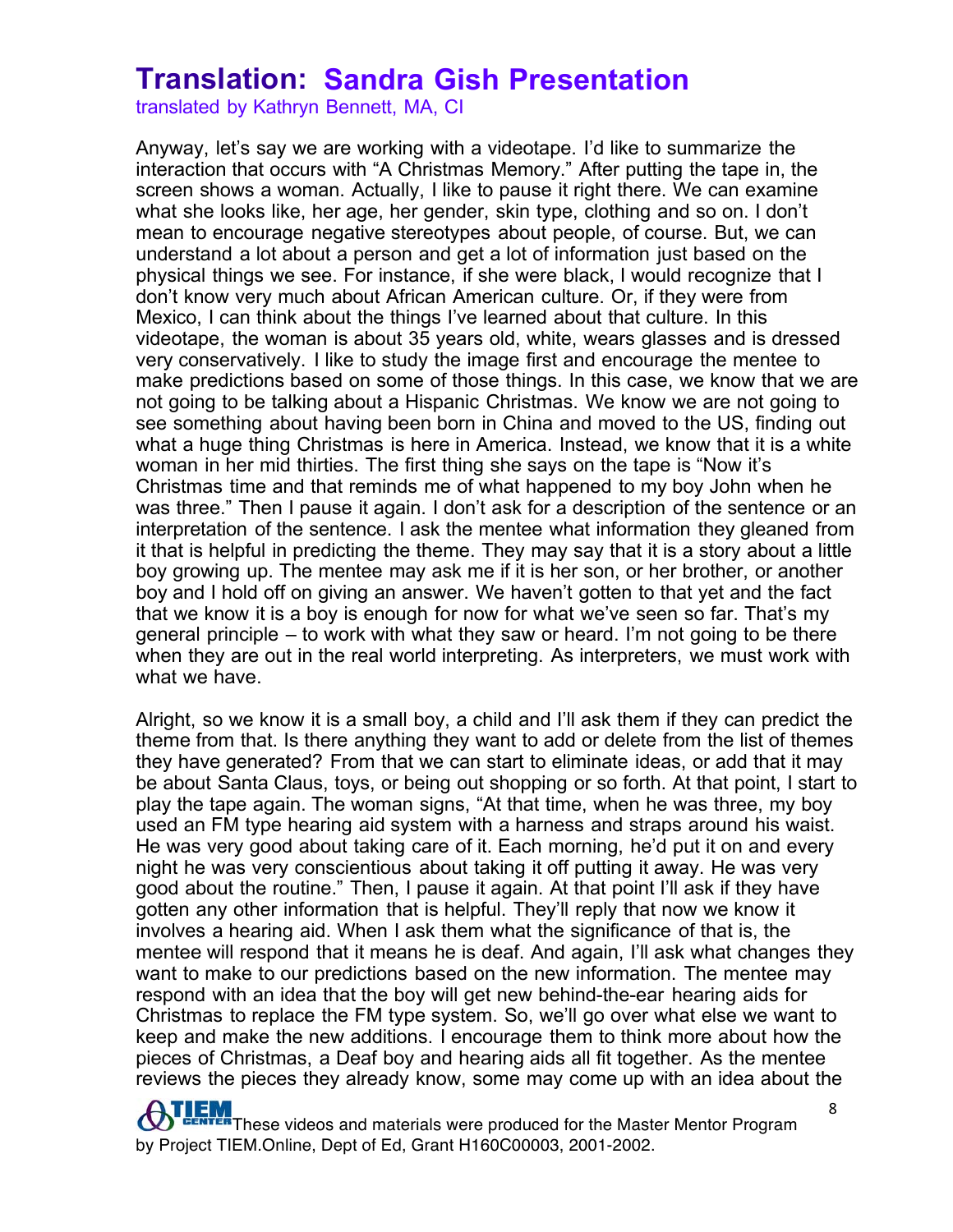translated by Kathryn Bennett, MA, CI

boy wrapping the hearing aids up in a box as a present to someone else. Or, maybe it's the first time he'll hear music. We modify and change our drawings accordingly.

I hit play again and the woman signs, "One night he went upstairs to go to bed and after doing some things I went up to check on him. I noticed he was sleeping with his hearing aid system on. I thought that was a little odd. Every night he puts it away and is so responsible about it. I thought maybe he was tired or something and had fallen asleep with it on by accident. So I took it off and put it away." Then, I pause it again and ask the mentee what we know. We can identify all those components that we know and the new fact that we know the boy is sleeping with his hearing aids on. As the mentee thinks about and processes this new information, they may consider that when stories talk about habits or routines, the story is generally about something different or unique happening. Some mentees will catch it at this point, while others do not. I hit play again and the woman says, "I carefully put it away and then another night it happened again! He fell asleep with the hearing aids on." And then, the mentee will jump in excitedly to say that he wants to hear Santa Claus come to the house and come down the chimney, bringing all the presents. I try to keep a very neutral expression and not give anything away. But, we change the drawing and the mentee gets so excited that they know. It's really interesting. Imagine that person feeling so enthusiastic, excited and desperate to see more. We have so many experiences with students who are scared and hesitant and not sure they want to look at anything. This is the exact opposite. In addition, the predictions are really amazing. The mentee starts to change and feels that they are looking for something, instead of at something. Many times, a new interpreter or a mentee will look at a Deaf person signing and gets intimidated because it feels like they are looking at a flurry of hands moving. They are looking at the signing. This, on the other hand, is an exercise in looking for clues and then having that find a place in what we are thinking.

I ask the student if they want to see more and of course, they are eager to see the rest. We look at more of the movie and the woman signs that she was so puzzled by the fact that he was wearing the hearing aids, but started to take them off and the little boy woke up. He told her to leave them on. When the mother asked him why, he replied that it was because he wanted to hear Santa and the reindeer land on the roof of the house. And do you know how the mentee feels? They feel great! They see that they can do it and that is really a wonderful thing. It's important because [9:58??????????????], capacity, working memory and so forth are limited. We just can't do too many things at the same time. We can do many things at the same time, but we do have a limit to how much our brain can do all at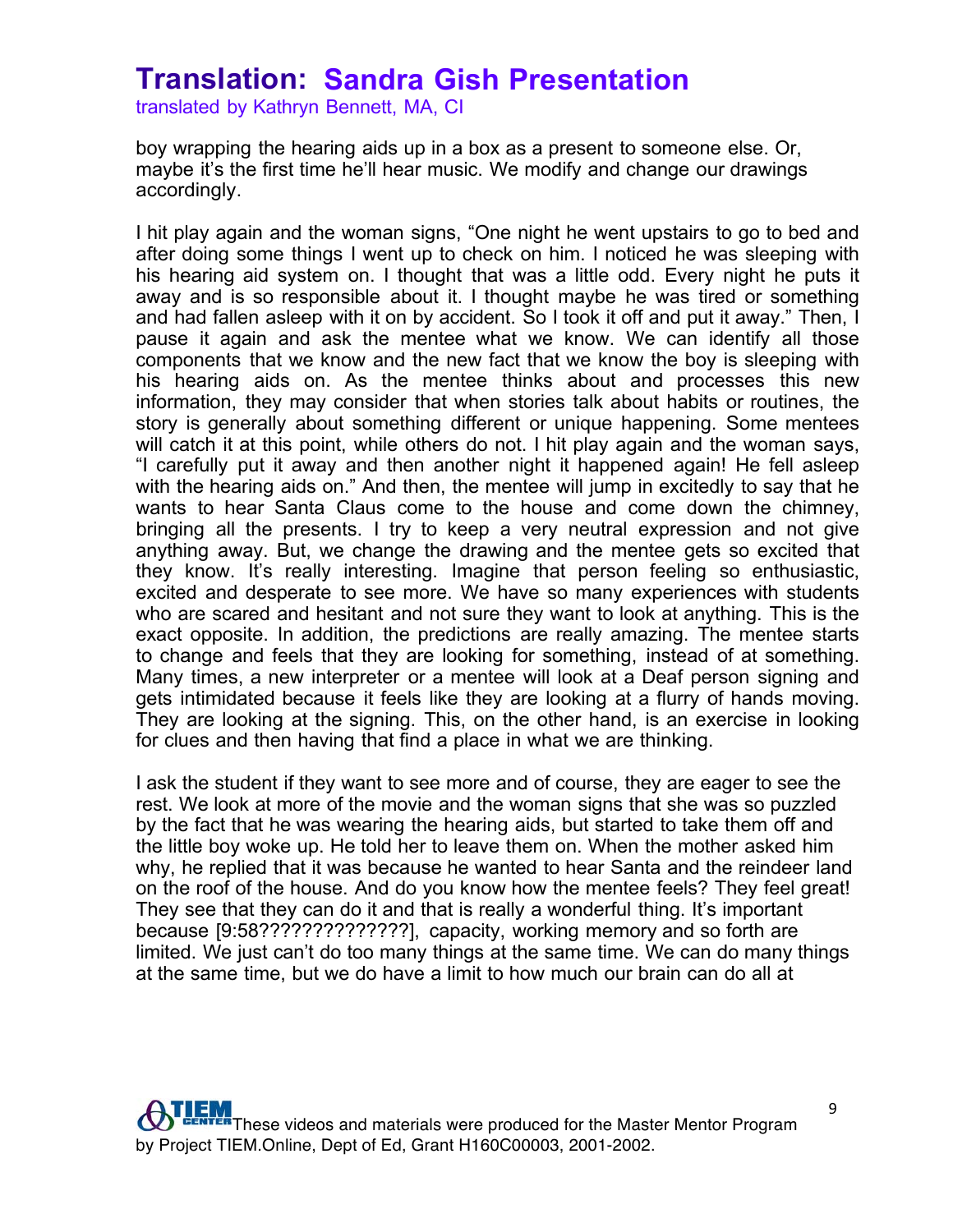translated by Kathryn Bennett, MA, CI

once. If the mentee is able to predict and develop comprehension about the point and the meaning, that is one less thing the brain is having to do. That leaves room, then, for making other predictions, or working on affect, or attending to style and the like.

On your handouts, you'll see Goal, then Theme and underneath that is Objective. There are actually several objectives that occur throughout the story – what happened first, second, third, etc... Oftentimes, people tend to have an introduction, followed by a series of events, the affect or conclusion, and then a closure. That's a general pattern for how people tell stories or relate something that happened. The person that I am working with is now able to catch each one of these objectives. This is a really good time for me to bring up discourse markers. I'll ask the mentee how they know when the speaker has begun a new idea. They may comment about different things they saw, like a pause, or a change in posture, or the person's hands being brought up into the air. They may remark on lexical items, like "now," "so," or seeing their head or eyebrows move up and down. I can also ask them how they know that an idea has been finished. The may comment on the fact that deaf people tend to shift their shoulders and upper body down, or move their eyebrows down, or hold their hands together in front of their body. Or, perhaps, they will hold a sign longer. Again, there are lexical markers too, such as "THAT!", "OK," "You remember…" There are so many possibilities for these discourse markers, and this is a good time to analyze those. I like to use the same videotape again to identify where each of those objectives are grouped based on where these discourse markers are. We'll watch for a marker and then pause the tape when we notice one. You can practice this anywhere! The TV, or hearing people can use the radio, just chatting with people, by watching a movie, or watching other people in a conversation. In observing and watching, the student can determine where the stops and starts occur.

#### **Clip 10. Voicing**

Now it's time to practice actually interpreting. I want the mentee, or colleague, to interpret only one objective or section at a time. You'll recall I talked about needing to teach people how to control their interpreting. They must have satisfactory grammar, sentence structure, and all of those criteria. Now is the time to really help that person understand that. You have a handout with the four criteria, plus two more. Take a moment now to find that paper. As the interpreter, I will control how much or how little of that information that I am receiving, I am ready to put out. Or, when I receive something, I will voice it or sign it when I understand it. How much or how little varies. How long do we wait until we understand what is said? I look back on the old days when we discussed how many seconds we would be behind the speaker or how high to count in creating lag time. Now we are on the right track, though. I'm getting a little off the point, here, but how long do we trail behind the speaker in our interpreting? Until we understand. Period. That's all. If we don't understand it, we can't interpret it. We can do something, but that's not interpreting.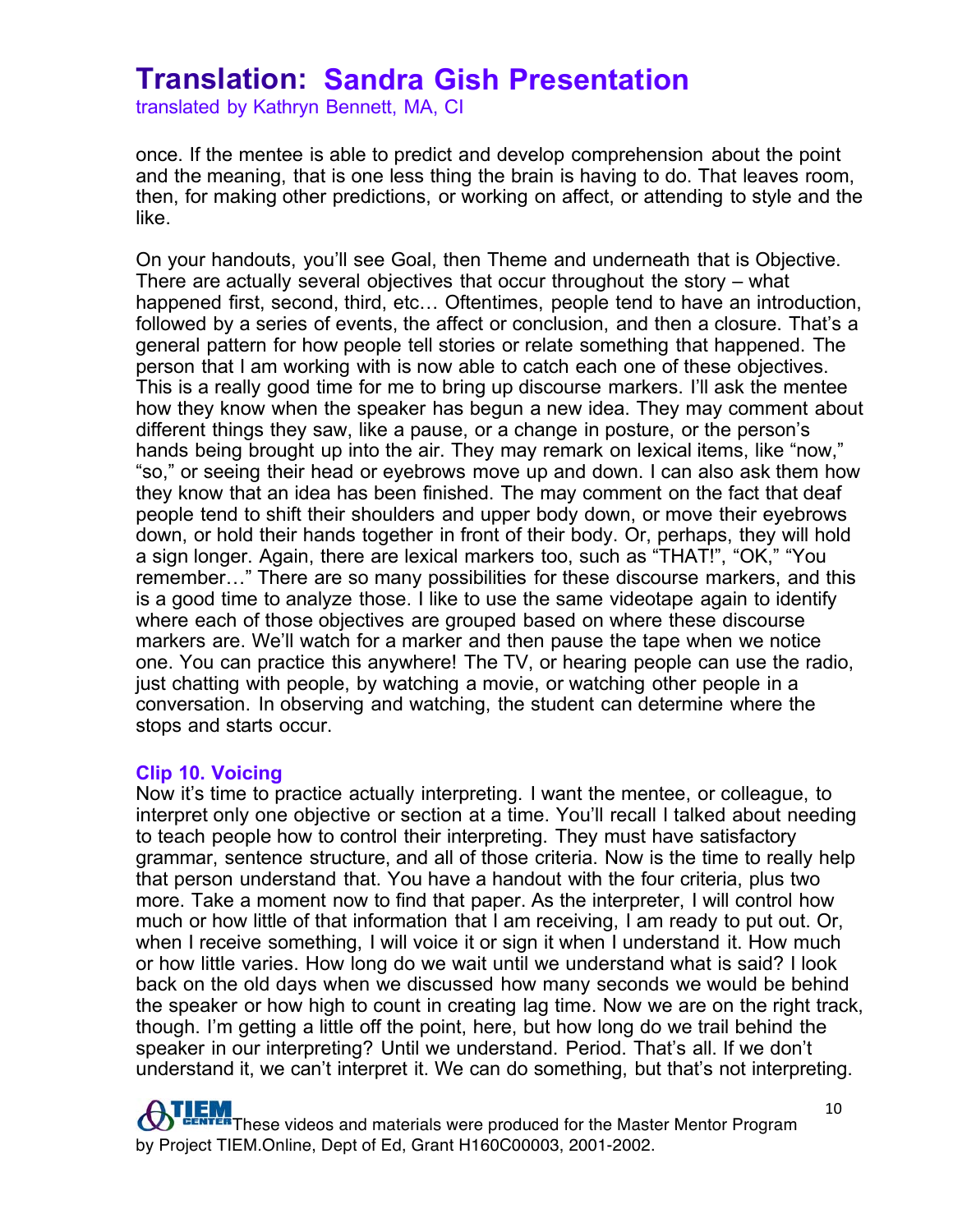translated by Kathryn Bennett, MA, CI

So, the answer to the question depends on that mentee and their processing. Some people will take a long time before they start. Others may quickly pick up on what the speaker is saying and understand it and are then able to put out an interpretation. With this example, it's not necessarily the case that the mentee is making the call. The person who is pausing the tape is who is controlling the pace. That's a bit of a problem, but for practice it's acceptable. The third statement on that paper is that the interpreter controls the production – what I say or what I sign. I'm responsible for that.

Those four things are my groundrules, or the basic criteria. What the interpreter is saying or signing must be formed with correct grammar. If the interpreter is just talking or voicing, it may not necessarily be English. Sometimes it's 'ASL talk.' For instance, "the four of us inthe car drive drive drive." I don't think so! Sometimes the interpreter will be voicing using a mixture of ASL and English. Let's say the Deaf person signs 'I PUZZLED/QUIZZICAL,WHY HEARING AID LEAVE?' So, the interpreter says "I was puzzled. Why did that boy fall asleep with his hearing aids on." Actually it's why did my son leave his hearing aids on.

But the point relates to the sign PUZZLED. We have to be careful sometimes that when we see a sign we don't latch onto that and understand it only in one sense of the word. This would be glossing it. We tend to say the one word we associate with that sign. I mean, hearing people must think Deaf people are the most puzzled group of people in the world. And, the most curious, too! You know the sign for curious is often not the meaning of what is actually being said. It's just a polite way to begin a question. Deaf people will often sign "curious" with the intent behind it being that they don't want to disagree or challenge the other person. So, they sign CURIOUS at the beginning of their statement or question. The interpretation, though, is always "I am curious…" and that's really silly. It's just a heads up on something to be careful about.

In the practice session, then, we see that being signed in the videotape. Now it's time to work on producing one good sentence with appropriate English grammar. I tell the student that their sentence must be a complete sentence. As interpreters, we are infamous for starting a sentence and then just leaving it hanging halfway through. An example can be taken from the dialogue in the videotape when the woman explains she was doing this and that before going into the boy's room. If the interpretation is "Well, I…", then the people in the audience are left thinking that they have to finish that thought themselves. Sometimes I call that the magic fairy dust need. We expect some magic fairy to come in and with her fairy dust create meaning for us. That's silly. We are so infamous for that, particularly when interpreting from English to ASL. We'll just sign this and that, here and there and dropping sentences as we go. Often interpreters begin one sentence and miss a part, or are behind or something, and the second half of the sentence is just gone. For the next sentence we miss a part or the brain just doesn't get it, and so the first half of the second sentence is missing and we just finish up with the last part. By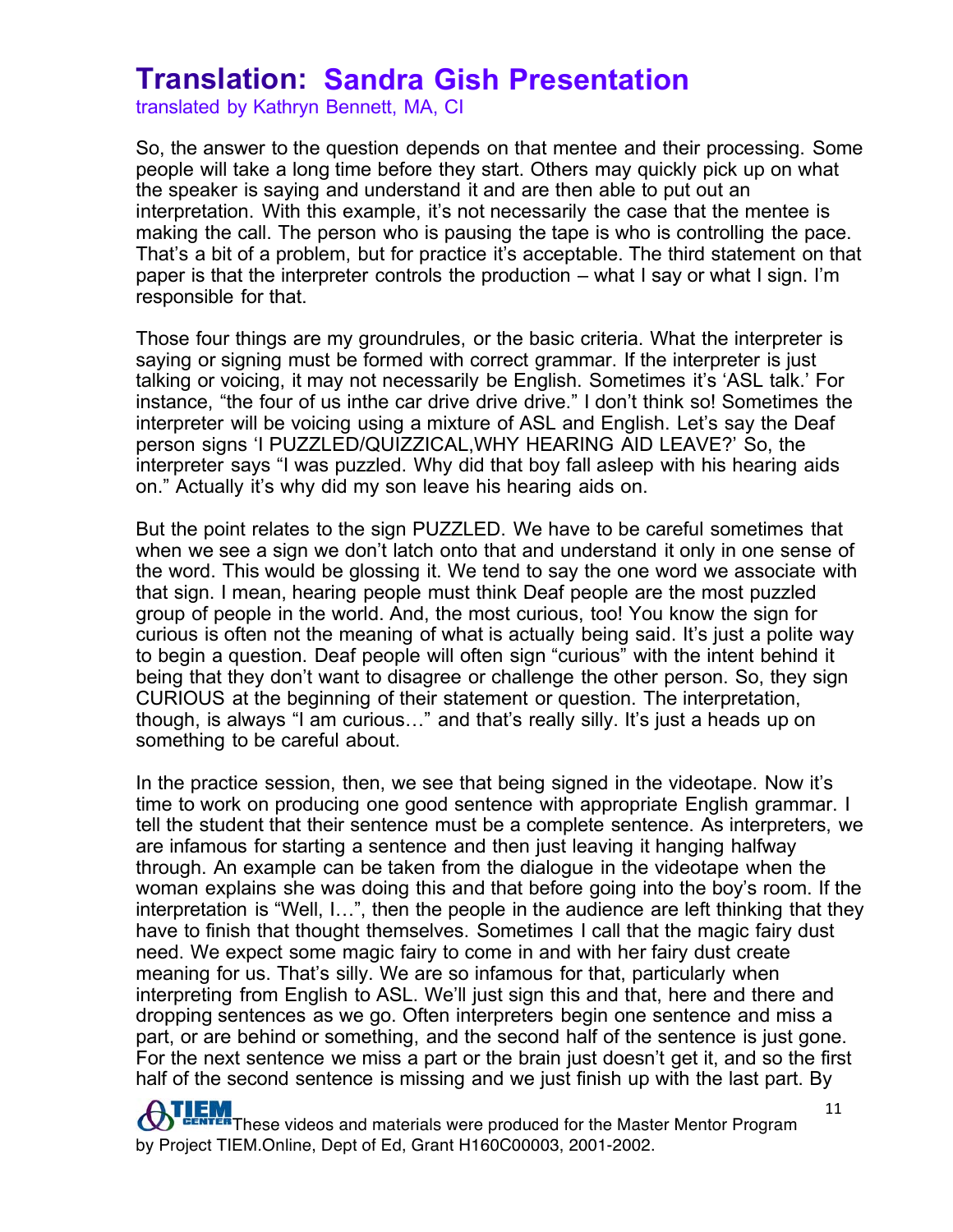translated by Kathryn Bennett, MA, CI

missing the last half of the first sentence and the first half of the second sentence, we just sandwich those two halves together and think we're done! But, it's not so at all. That's very dangerous. We must have the sentence be a complete one.

Next, what is said has to be equivalent to what the speaker has said at some level. There are varying levels. For the first sentence of "A Christmas Memory," maybe that mentee can only say "Now, it's Christmas Time." OK, great! That's 'equivalent.' It's not completely equal, but it's a start. We can start with that at their level. Or perhaps an interpretation of: "Now that it's Christmas, I want to tell you about something that happened when my child was young." The grammar is complete and it's equivalent. Not totally equivalent yet, but it is for their level. As time passes and the mentee improves, she'll add more and more to reach more sophisticated levels in reaching a full equivalent. That's the goal, of course. But for now, they can't. So what are the choices? "Now that it is Christmas I want to tell you about something that happened to my child when they were young." That's one choice. The alternative is: "Christmas time….I remember..boy…I missed the fingerspelling...story." Which do you prefer?

You know, it's funny. When I started to actually think about and develop this approach, I asked Deaf people a question. I asked them which of two choices they would prefer given a scenario with a hearing speaker talking on and on, for let's say fifty sentences. I asked them which they'd rather see: all fifty sentences signed but all garbled together OR ten sentences that are clear, to the point and use appropriate grammar. What most Deaf people said was that they wanted all fifty as good, clear, to the point sentences. Of course! Quality with quantity. But sorry, Charlie, that isn't your choice today! I'm often working with a mentee, colleague, protégé, or student, or an experienced interpreter who wants to go back to develop foundations. In asking them which of those two choices they wanted, the Deaf people of course picked the option of good, clear sentences with correct grammar. Many of the responses indicated an appreciation for good, clear sentences because it meant the Deaf person was not having to process what they were seeing and try to make sense of it. Instead, because they were not forced to try to figure out what was being said by the speaker, they were left free to think about what the speaker was saying, develop their own opinions, and consider the information itself. In addition, there is time to interject with an idea or ask a question.

That information gives us a start. We can practice until we get to that point. I can promise the Deaf person that this is the goal we are working towards and we'll get there. Right now, it's just a matter of practice. Once again, this is not on the job or during an assignment. I'm referring to the videotape and the practice sessions we are doing with it. An interesting note is that sometimes we have to, absolutely have to, decide how to consolidate information. Let's say we are at a hospital in a really tough situation. There's been a car accident or a heart attack or such. In those instances, you don't want to be interpreting a mile a minute. That requires a lot of analyzing. Another interesting point comes from Betsy Winston. She's done a lot of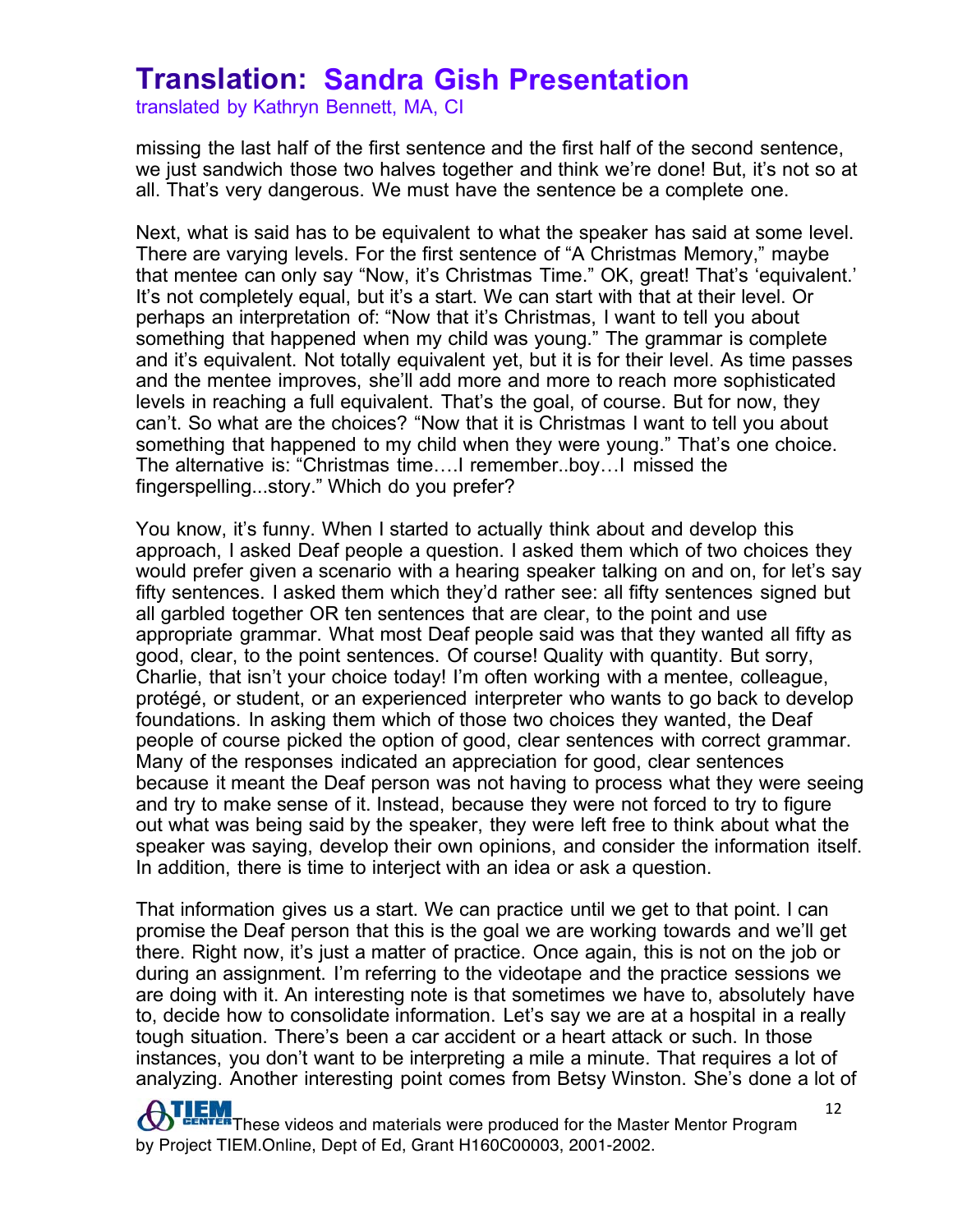translated by Kathryn Bennett, MA, CI

interesting research and work related to interpreting in the classroom. She'd looked at the question of how frequently a student can watch the interpreter and still know what is happening within the classroom environment. The result of that research was the discovery that it rarely happens. Most students in a classroom multi-task by listening and writing notes simultaneously, or watch a videotape or movie, or watch a scientific experiment being conducted. The point is that their attention has to be diverted elsewhere while doing something else at the same time. The deaf person, on the other hand, is stuck. How can we create a situation where the Deaf student can watch the scientific experiment and yet still get the information? We need to be listening and holding on to all that information and then put that out in a more concise, consolidated piece that gets right to the point when they are able to bring their attention back to the interpreter and away from whatever it is they also need to watch. And if we interpret that objective or portion with good use of grammar, I think more students will watch the interpreter. Now, we sign willy-nilly, here and there and are directing the student to watch us. Well, my question is "why watch?" if none of it is understandable. If it's all gobbledygook, what's the point? Imagine if that student was watching the movie, or science experiment, or whatever and knew when they looked over at the interpreter the interpretation would be clear, to the point and in a consolidated piece. They knew they could direct their attention between the two things. Even better would be if I got the student's attention and directed them to watch me, they would trust and know that this is an important piece. When the interpretation is produced and everything is clear, then they could direct their attention elsewhere. So, we need to work on that.

Next on your paper, you'll see "sub-objectives" underneath "objectives." This is what happens when a speaker goes on for a very long time, or there is a lot of turn taking that occurs over a long period of time. Initially, I'll establish each objective. As time progresses I will take those individual objectives and put them together as one objective. And that is all one objective that has many parts to it, each of which is a sub-objective. But, you don't need to worry about that part. If your colleague feels comfortable with the various objectives, it's almost a natural progression that they will start to do more and more, just like in the model and eventually start to have complete sentences in larger chunks.

Let me back up a bit to the criteria needed for an interpretation. The first is that there must be good grammar used in full, complete sentences. The second criteria is that there must be equivalency that is in line with their skill level. Third, their needs to be congruence [14:58 ???????????]. It's not appropriate to have an interpretation like: "Now it is Christmas. He fell asleep with his hearing aids on. I worked around the house." I'll tell the mentee how very nice that is – I don't think so! There must be flow to each of those parts. The fourth criteria is that there needs to be pauses between sentences. That one may seem an odd one in the context of the other three criteria and you may be wondering why I have that as one of the criteria. The reason I put it in there is because Deaf people asked me to. They expressed real frustration with interpreters just signing away, one sign after another without ever